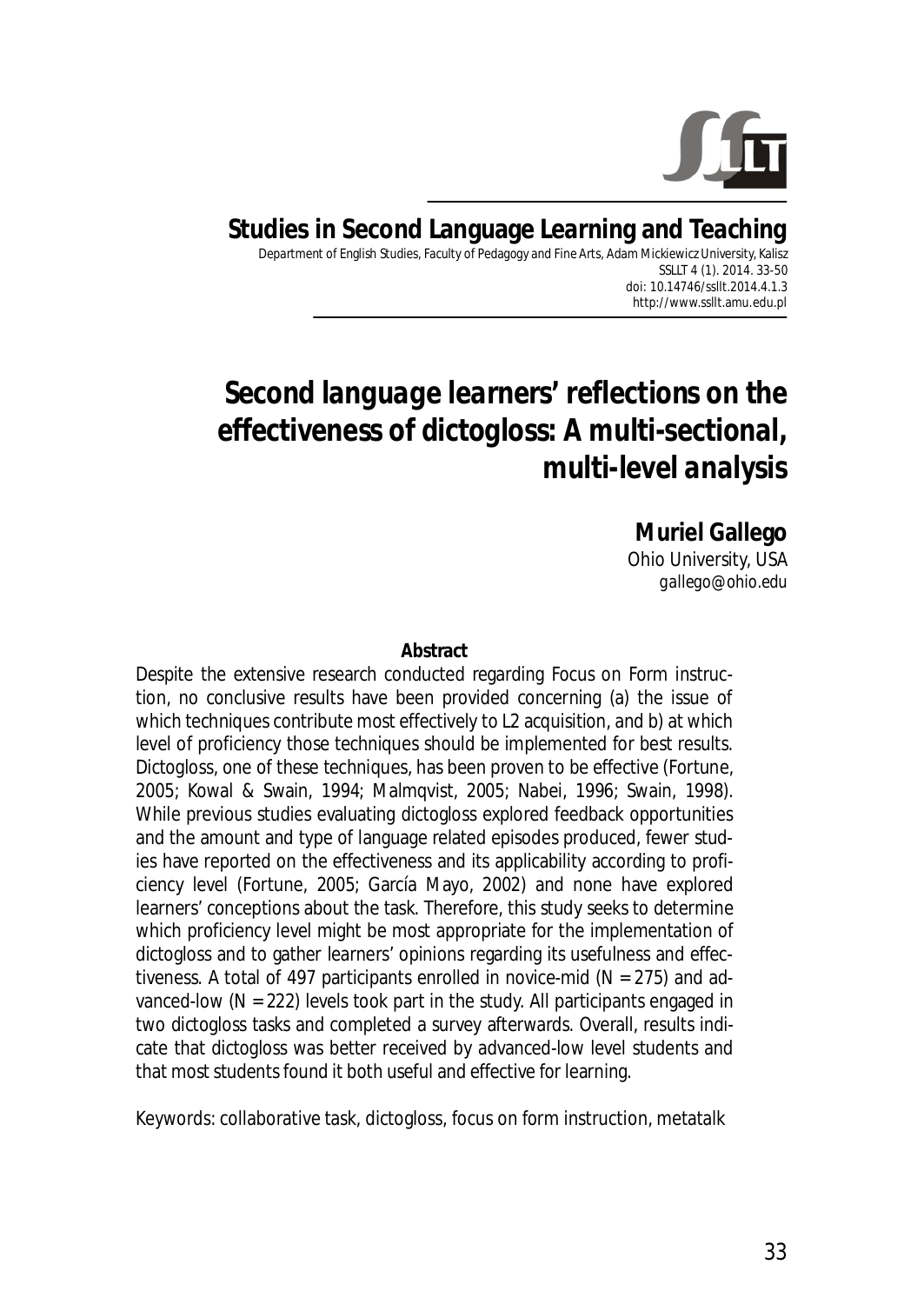## **1. Introduction**

Research on SLA has witnessed a growing body of studies that address how focus on form (FonF) instruction could enhance L2 acquisition (Doughty, 1991; Doughty & Varela, 1998; Doughty & Williams, 1998; Ellis, 1998; Leeman, Arteagoitia, Fridman, & Doughty, 1995; Long, 1991; Long & Robinson, 1998; Norris & Ortega, 2000; Spada, 1997; etc.). Another widely investigated aspect has been the evaluation of different techniques that can be incorporated into FonF instruction. However, despite the great number of studies conducted, there is no concrete empirical support in favor of one FonF technique. Nevertheless, there is a consensus among researchers that (a) noticing is a prerequisite for acquisition, (b) comprehensive input alone is not sufficient for acquisition, and (c) producing output is necessary for L2 attainment.

FonF instruction can be implemented through a variety of techniques (input enhancement, input flood, output enhancement, etc.). One such technique, known as dictogloss, leads learners to pay attention to form while engaging in text reconstruction. Previous research has yielded differing results concerning the effectiveness of this technique (Fortune, 2005; Kowal & Swain, 1994; Malmqvist, 2005; Nabei, 1996; Swain, 1998). Most studies have explored the opportunities for feedback obtained during the task and the type and number of language related episodes (LREs). LREs are defined as parts of students' dialogs in which they "talk about the language they are producing, question their language use, or correct themselves or others (Swain & Lapkin, 1998, p. 326). However, such studies have paid less attention to the viability of the implementation of dictogloss with learners displaying different degrees of proficiency and, to my knowledge, no studies have focused on exploring learners' opinions and attitudes towards this task and its components. With this in mind, the current study seeks to expand on previous research by exploring students' conceptions regarding the effectiveness of dictogloss as well as the effectiveness of dictogloss with learners of different proficiency levels.

## **2. Dictogloss as a focus on form technique**

The idea of dictogloss as a collaborative task was first introduced by Wajnryb (1990) and consisted of an adapted type of dictation that involved students working collaboratively to reconstruct a passage that was read to them. The task preparation requires that the instructor select a text, either authentic or created specifically for the purpose of the task. The text generally contains several instances of a targeted form. Shak (2006) suggests that task conductibility and success are determined by (a) the level of language used in the text, which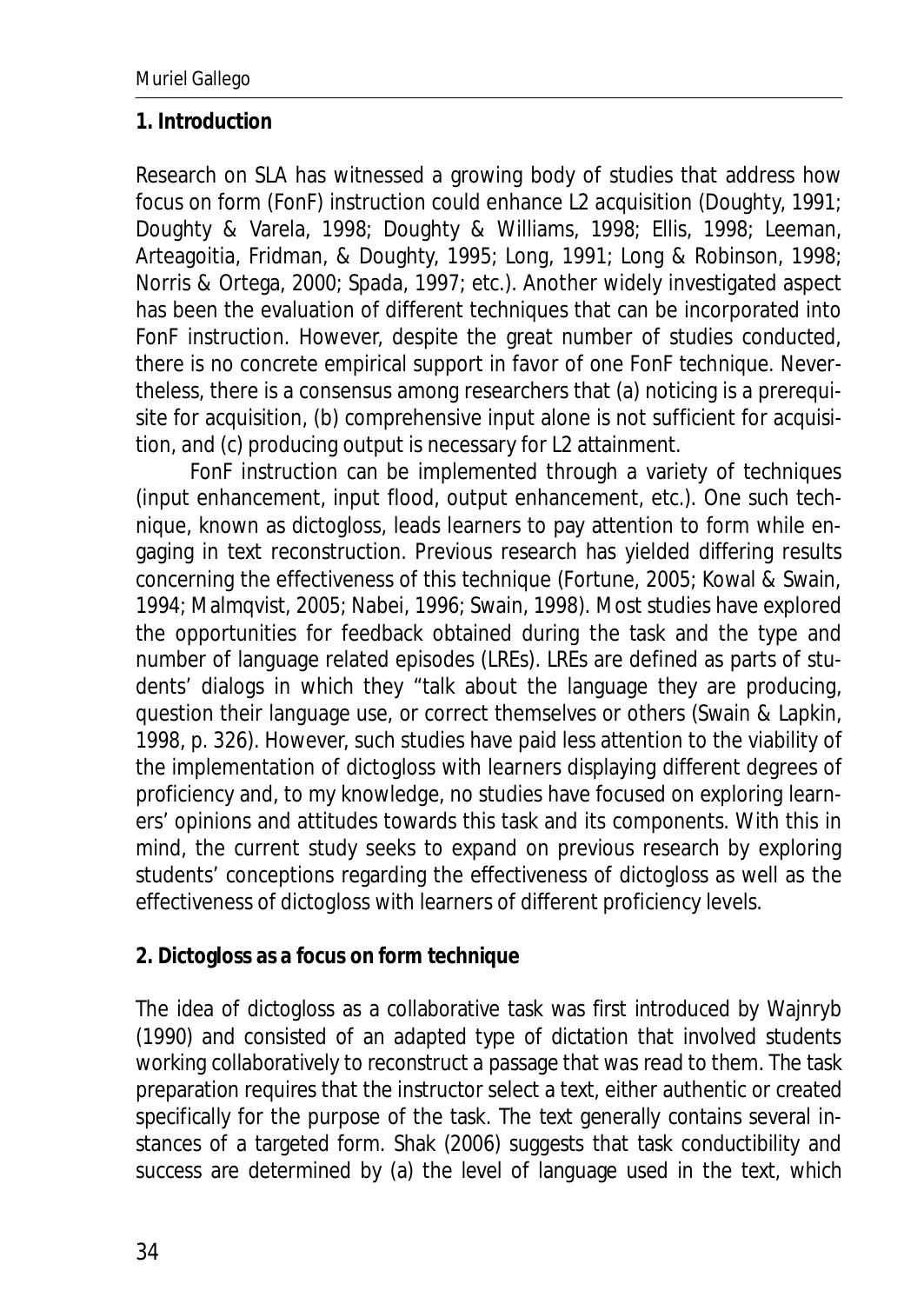should be compatible with the learners' linguistic ability, and (b) the target language features made apparent to the learners, which could be achieved through recurrences of the features in the text. The texts used in the present study were adjusted to each of the proficiency levels and included target features that were being covered in class at the moment of data collection.

According to Wajnryb, a dictogloss task should have four stages:

- 1. Preparation: The topic is introduced and the instructor conducts a warm-up activity that contributes to the students' familiarization with the main ideas included in the text. At this time, the instructor should introduce new vocabulary and explain how the activity works in addition to organizing students in small groups or pairs.
- 2. Dictation: The instructor should read the passage twice. The first time students are instructed to listen and the second time they are to take notes. The text is supposed to be read at normal speed, identically both times.
- 3. Reconstruction: Learners share their notes and discuss how to reconstruct the text. The instructor monitors the activity but does not provide any type of input during this stage.
- 4. Analysis and correction: This stage could be adapted to the needs of each classroom. The main goal is to share the reconstructed texts and have students engage in error correction and analysis. One option is for the instructor to write students' texts on the board and provide feedback. This part should be carried out in a sentence-by-sentence manner. The instructor can later provide the original version for students to consult.

Many studies do not follow this procedure exactly. For instance, both Fortune and Thorp (2001) and Fortune (2005) did not require students to attempt to reproduce the dictoglos text, but to produce a text of their own, maintaining the overall original meaning. In those studies, the reconstructed texts may contain alternative lexical and grammatical forms. Shak (2006) proposes an overall different approach. In her version of the task, participants are asked to reconstruct the text individually and then in groups. In Wajnryb's version, participants start off in groups sharing notes and then conduct the reconstruction process with a partner. Allowing learners to start the reconstruction process individually could limit the opportunities for noticing, since it is completed initially without engaging in metatalk, one of the main goals of the dictogloss task.

Another common variation regarding task implementation has been the use of L1. Scott and De la Fuente (2008) maintain that L1 use always occurs to some extent in the foreign language classroom and therefore suggest that L1 prohibition could be futile. They also affirm that exclusive use of the L2 might impose a cogni-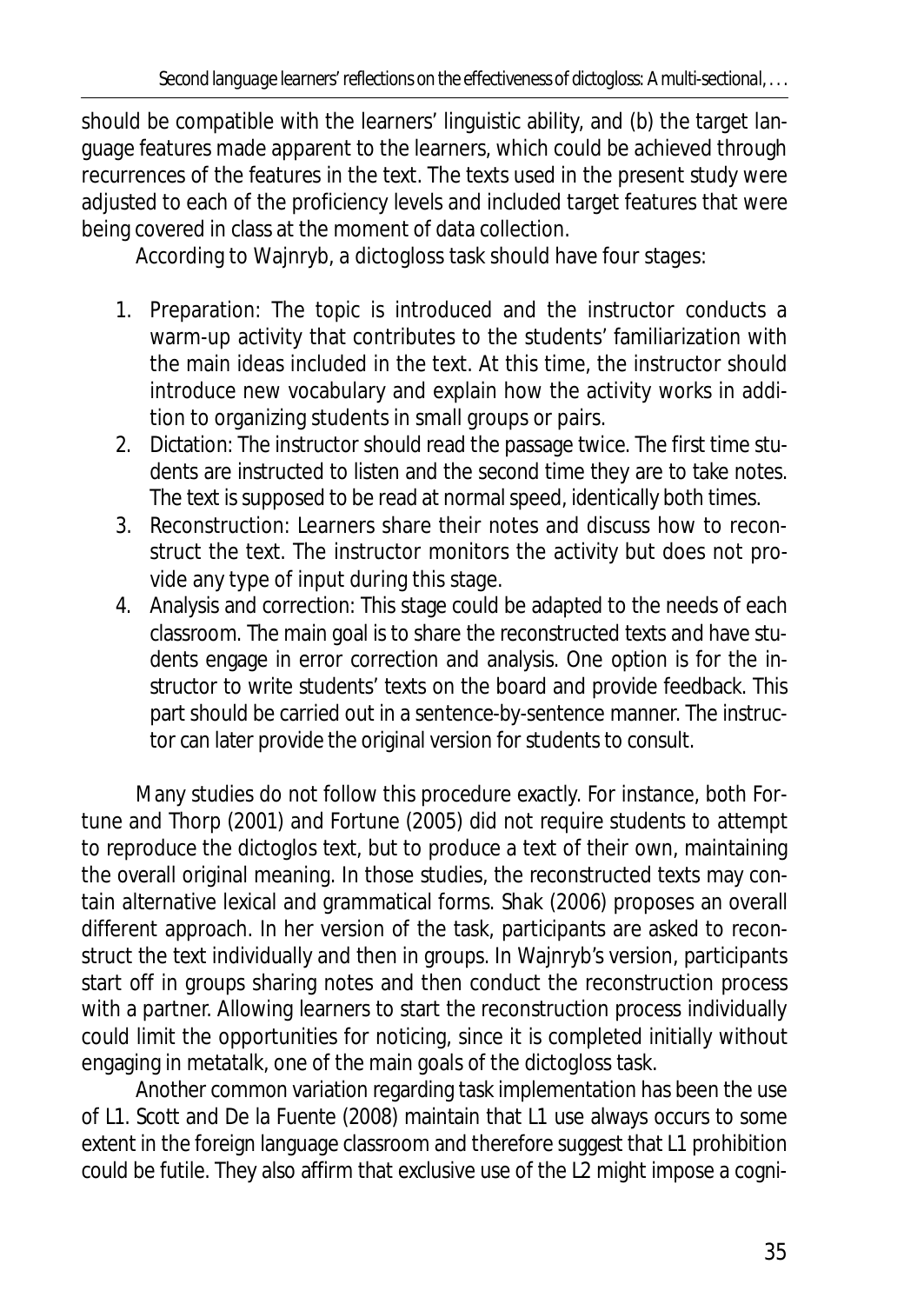tive challenge and might inhibit collaborative interaction, impeding the use of metatalk (p. 109). Malmqvist (2005) addressed this issue stating that L1 use was allowed in her study because the participants were beginners or false beginners and they lacked the ability to conduct metatalk in the target language. During the dictogloss sessions carried out in the present study, participants were reminded and encouraged to use the L2. Lastly, the dictogloss was implemented following Wajnryb's (1990) original format, and included all four stages proposed by her.

### **3. The effectiveness of dictogloss and metatalk**

Previous studies (Fortune, 2005; García Mayo, 2002; Kowal & Swain, 1994; Malmqvist, 2005; Nabei, 1996; Qin, 2008; Salazar Campillo, 2006; Swain, 1998) have shown a variety of results concerning the effectiveness of dictogloss with regard to focusing on form, noticing interlanguage gaps and acquiring the given forms. This section includes an overview of research in which the dictogloss task was evaluated in light of the metatalk produced and measuring its effectiveness.

Within the context of this task, collaboration is thought to generate metatalk, which directs learners' attention towards certain linguistic features through reflection and discussion (Kowal & Swain, 1994; Swain & Lapkin, 1998). Exploring the intricacies of metatalk, Swain (1998) carried out a study with 48 students in an 8th grade French immersion class and sought to determine whether students could engage in metatalk following the modeled example they were previously provided and whether there was a relationship between metatalk and second language learning. There were two groups in her study, the metatalk group (*N* = 26; it was exposed to modeled metatalk and explicit rule teaching) and the control group  $(N = 22)$ ; it was not exposed to modeled metatalk and explicit rule teaching). Results indicated that the metatalk group produced 2.5 times more LREs than the control group (metatalk group: 14.8; control group: 5.8), showing that modeling the metatalk increased the production of LREs. Findings also suggested that students' conscious reflection about language might be a source of language learning.

Kowal and Swain (1994) conducted their study with 19 students enrolled in an 8th grade class. The students were required to take part in four dictogloss tasks that were designed to provide practice in the use of the French present tense. While carrying out the activity, all of the stages were completed: They discussed vocabulary and topic, they heard and reconstructed the text and some texts were chosen by the teacher for the final discussion. Results showed that form was the focus of the students' discussion and that peer feedback was highly important in moving from semantic processing, required for understanding, to grammatical processing, needed for production.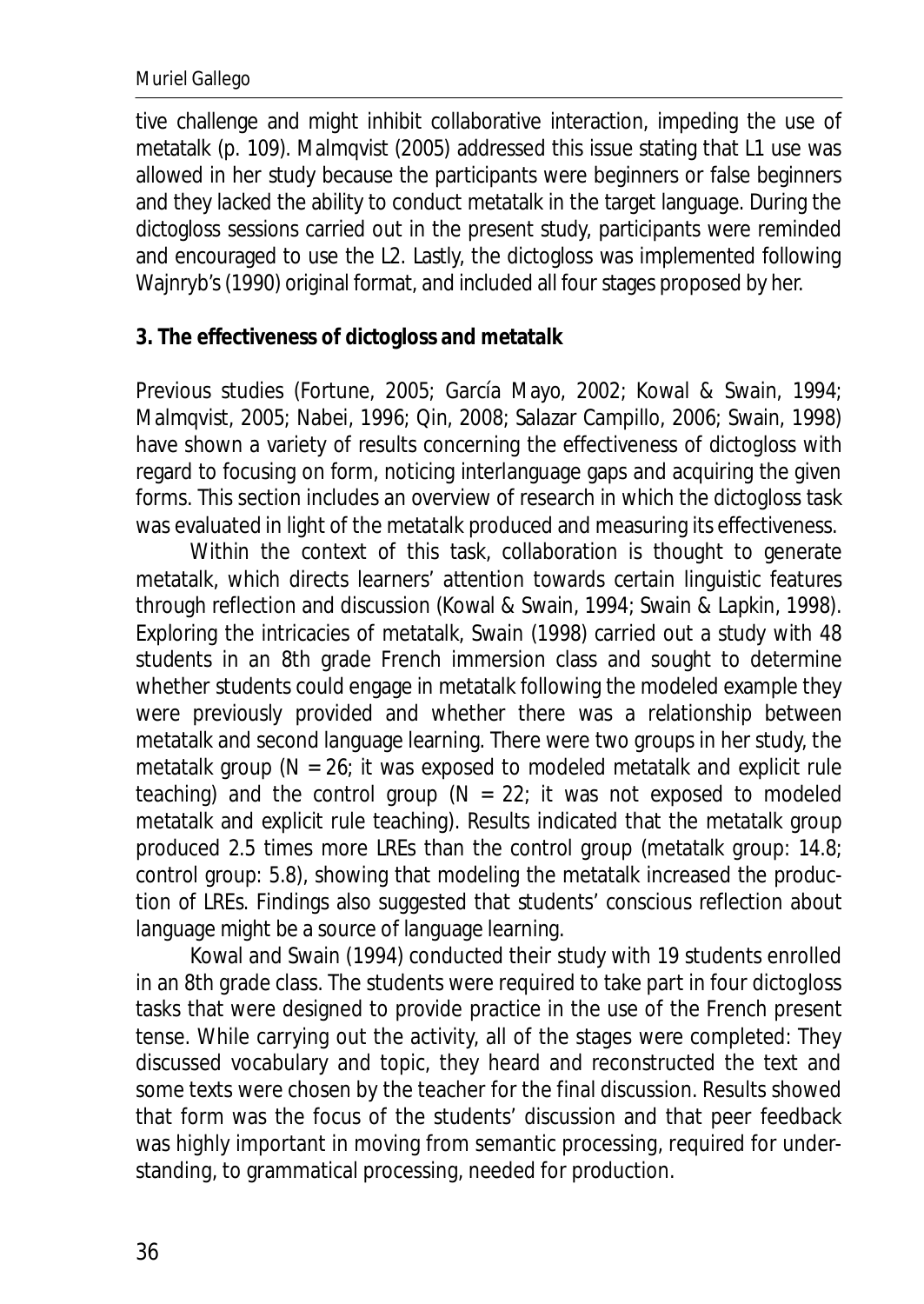Fortune (2005), whose advanced level participants indicated a higher level of readiness to engage in metatalk in comparison to intermediate level participants, carried out a study in which students at two different levels of proficiency took part in a dictogloss task. The main goal was to investigate the metalinguistic terms used by the learners during interaction. It also sought to compare how frequently metalanguage was used by intermediate and advanced learners to establish whether metalanguage use enables more sustained engagement with the targeted form and whether it helps learners to attend to those forms more readily. Results indicated that advanced level students used metatalk 46.4% of the time and that intermediate level students used metatalk only 29.4% of the time. The advanced level students concentrated more on form, and they employed more metatalk in doing so, showing more readiness than the intermediate level students. However, the researcher indicates that LREs without metalinguistic content do not necessarily hold less value in the production of output. In this case, the task was not evaluated as an instructional technique capable of enhancing L2 acquisition but as a context that provides students with the opportunity to produce metatalk.

With an operationalization similar that of Fortune (2005), Leeser (2004) conducted a study using dictogloss in a Spanish content class. His 42 participants were required to engage in two dictogloss tasks. The first dictogloss maintained a structure fairly similar to the original one proposed by Wajnryb (1990); during the reconstruction, however, the participants were required to say aloud everything that they were writing in order to reflect why they chose certain forms. No details are mentioned about Stage 1 or 4. More significant modifications were introduced during the second dictogloss. First, a review of the topic was presented, and students were also given a handout including Spanish aspectual differences (preterit vs. imperfect) and were allowed to ask questions after going over the handout. They also watched a video showing two participants reconstructing a text and discussing linguistic difficulties that they encountered during this stage. The analysis and correction stage was not completed since the students were dismissed after they finished the reconstruction. Results show that students produced a total of 138 LREs. Of these LREs, 39.86% were lexical and 60.14% were grammatical (and more than a half of them related to subject-verb agreement and tense/aspect choice). Of the linguistic questions that emerged during the reconstruction, 76.81% were solved correctly. As in Fortune (2005), only an analysis of LREs was conducted but no pre- and post-tests were administered.

Finally, with a fairly different interpretation of dictogloss, Qin (2008) attempted to account for possible distractions or off-tracking that students could experience during the completion of the activity. Previous research findings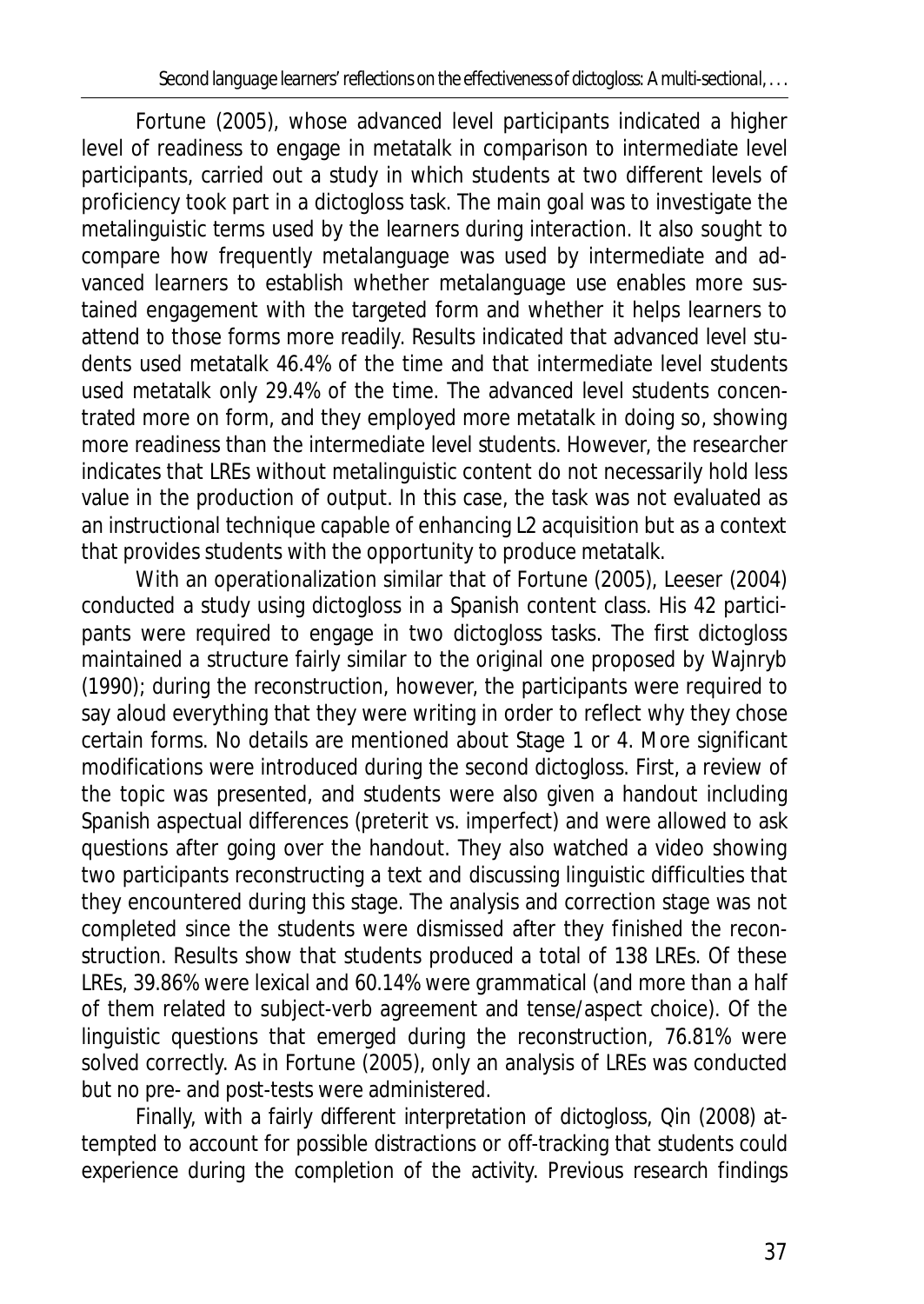(García Mayo, 2002; Nabei, 1996; Swain, 1998; Williams, 1999) showed that students might not attend to the intended forms; thus, it was both important and fruitful to employ mini-techniques in order to raise awareness and to model the reconstruction (Swain, 1998). In Qin's (2008) study, the stages were organized in a different manner: During stage 1, the instructor first introduced the topic and then handed out copies of the text. Students were instructed to read individually and then discuss the meaning with partners. In addition, the instructor emphasized the targeted form (passive voice) and reminded the participants to pay special attention to it. This modification was introduced in order to prevent students from focusing their attention on a nonintended form. The overall completion of the task, and the opportunities for metatalk, is not circumscribed to facilitate the targeted forms. It provides an arena for ample production of LREs (lexical, discourse, grammatical, etc.) as well as fostering the acquisition of both the targeted form and additional forms and concepts. Qin (2008) conducted the task without including a listening component as the text was not read to the students. Therefore, it should not be considered dictogloss. When engaging in a dictogloss task, the overall completion and the opportunities for metatalk, is not circumscribed to facilitate the targeted forms. It provides an arena for ample production of LREs (lexical, discourse, grammatical, etc.) as well as fostering the acquisition of both the targeted form and additional forms and concepts. Qin (2008) study is reported here, nonetheless, since it suggests the inclusion of modifications to foster awareness-raising and noticing during metatalk.

In sum, previous studies investigating dictogloss have mainly focused on the number of LREs that learners produce during metatalk, the terminology used during interaction, the quality and effects of metatalk, and the opportunities for feedback that dictogloss provided. However, to my knowledge there are no studies that have taken into account students' impressions of the dictogloss activity or researched students' opinions regarding the effectiveness of metatalk. Therefore, the present study intends to incorporate a unique element into the discussion of the effectiveness of this task. Additionally, it has been suggested that metalinguistic activity can be performed both explicitly and implicitly (García Mayo, 2002; Gutiérrez, 2008); therefore, the present study seeks to identify whether learners can recognize their reflections about the language even when not discussing rules explicitly. Lastly, since learners in novice level classes might not be cognitively ready to fully engage in metatalk and comprehend how all the stages of the task serve the purpose of focusing on form (Fortune, 2005; García Mayo, 2002; Leeser, 2004), the present study also explores the feasibility of its application as perceived by learners at different levels. To address the aforementioned issues, the following research questions guided the investigation: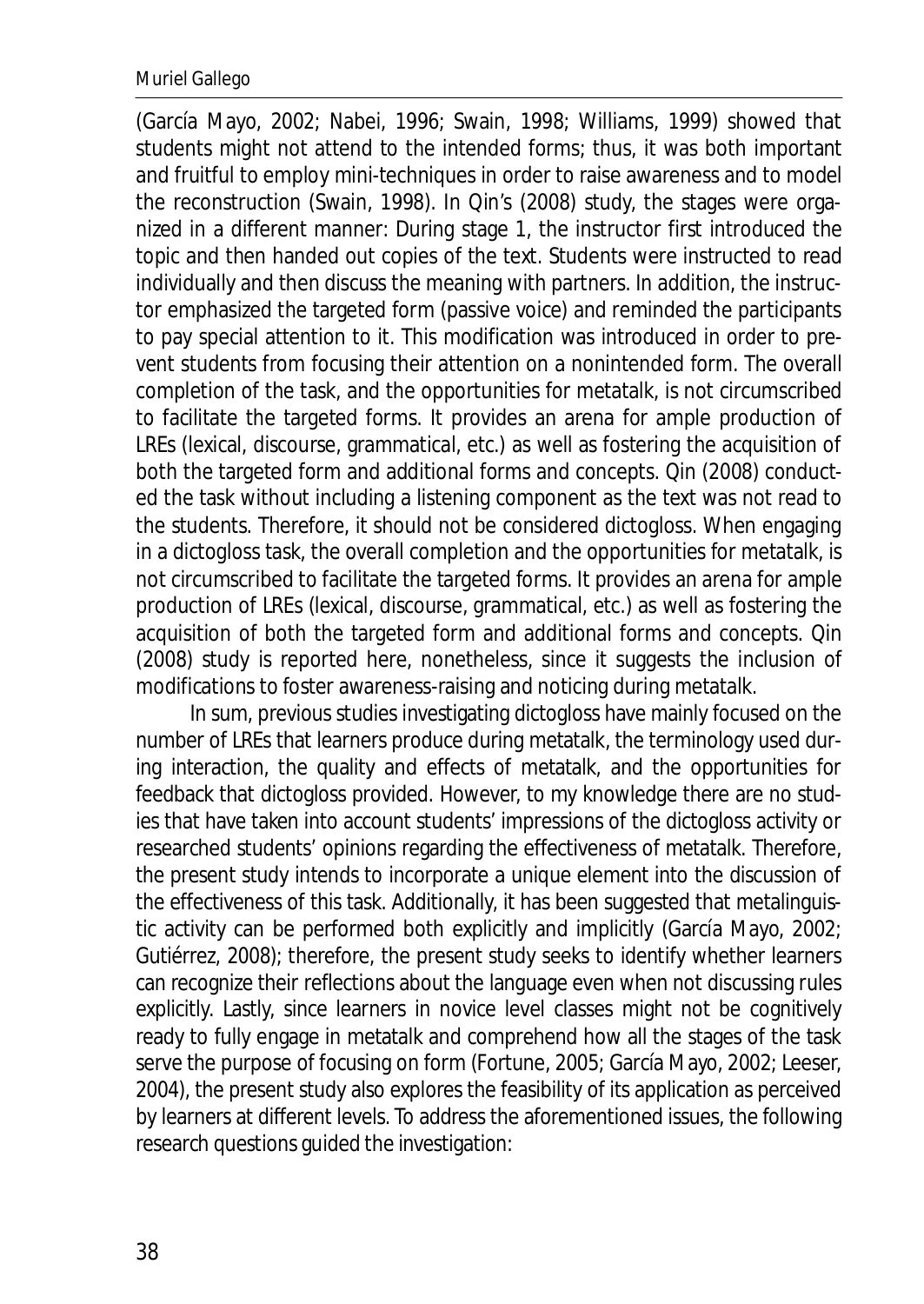- 1. Do advanced-low and novice-mid level students of L2 Spanish find the dictogloss task conducive to learning?
- 2. Do advanced-low and novice-mid level students of L2 Spanish identify the acts of talking and thinking about the language as part of the dictogloss task?
- 3. Do advanced-low and novice-mid level students of L2 Spanish recognize metatalk as an effective practice that enhances acquisition?

# **4. Method**

This study sought to gather attitudes and impressions concerning the effectiveness of dictogloss from students in L2 Spanish classes at two different levels at two different American universities. Participants in both institutions engaged in two dictogloss sessions and completed a survey afterwards. The data obtained from both institutions were compared and contrasted in order to respond to the research questions.

## **4.1. Participants**

A total of 497 learners of Spanish participated in the study. None of the participants reported being native speakers of any language other than English or to have engaged in dictogloss activities in any of their previous language classes. These participants were enrolled in 25 classes: 14 classes (novice-mid level) at University A, and 11 classes (advanced-low) at University B. At the time of the study, University A, a mid-size state-run university, worked under a quarter system. The majority of students enrolled in the novice level series were taking the course to fulfill the College of Arts and Sciences foreign language requirement. In this first year course, students had access to grammar explanations written in English in their textbooks and were provided with explicit grammar instruction while in class, mainly in the L2. They regularly engaged in collaborative activities in the L2 and they were used to receiving input, interacting and producing output. All sections of novice-low, novice-mid and novice-high level classes shared the same syllabus; therefore, the same assignments and exams were administered across sections.

On the other hand, at the time of the study University B, a large staterun university, worked under a semester system. The majority of students enrolled in the advanced-low level classes were either majoring or minoring in Spanish. They could have taken a placement test to be automatically admitted to the advanced-low level or have taken the previous required classes in the department. In this third year (advanced-low) course, the students had access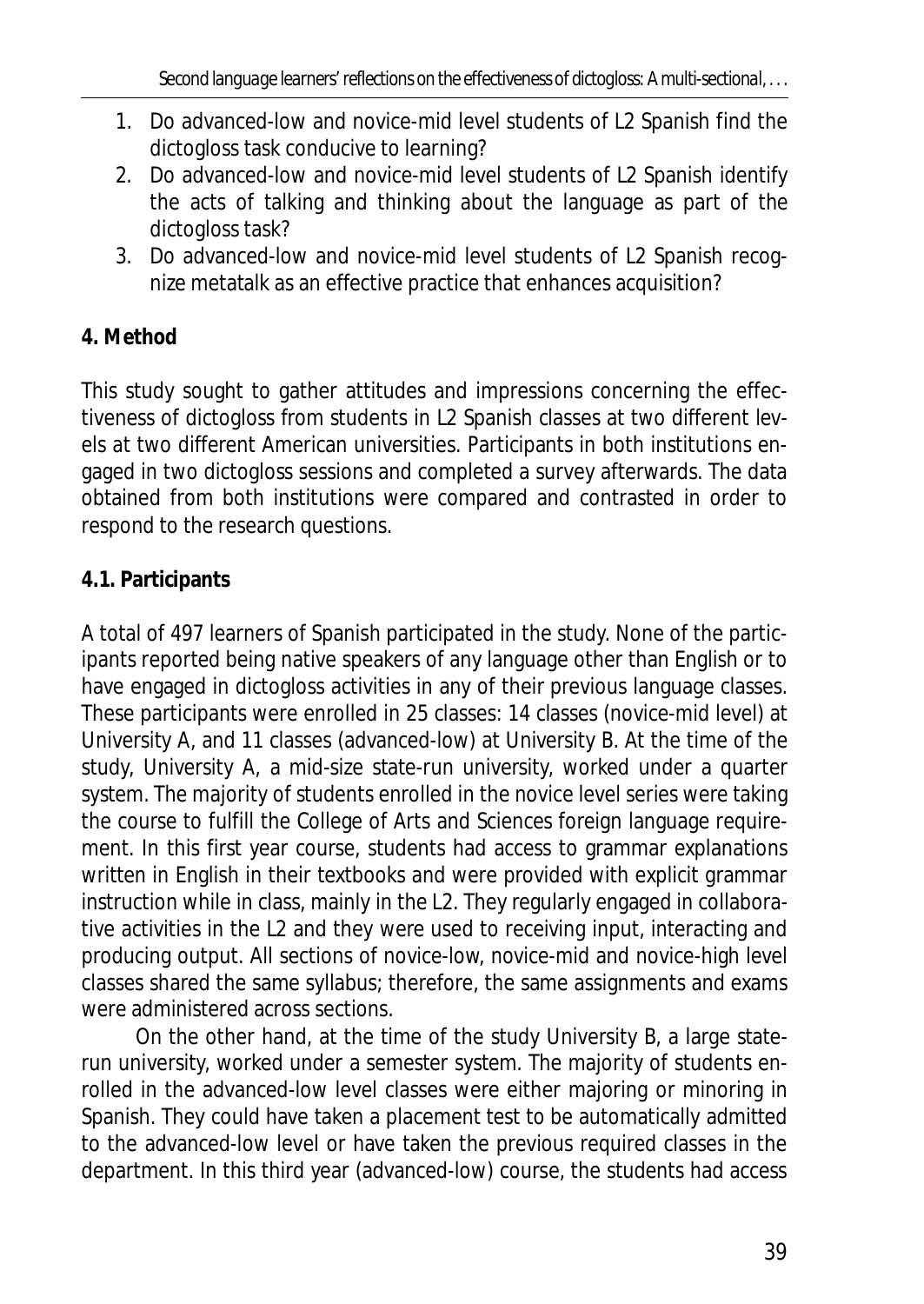to grammar explanations written in English in their textbooks but did not receive explicit grammar instruction as frequently as the other group. They were also familiar with collaborative activities in the L2 and were used to interacting and producing output. All of the sections of advanced-low level classes shared the same syllabus; therefore, the same assignments and exams were administered across sections. Table 1 shows the total distribution of participants.

|                           | In University A (Group 1) | University B (Group 2) |
|---------------------------|---------------------------|------------------------|
| Total of students         | 275                       |                        |
| Total of classes          |                           |                        |
| Average of students/class |                           |                        |

**Table 1** Participants and institutions

All instructors were new to the dictogloss activity and were therefore trained on how to carry it out. The training period took place during two specifically designed workshops taught by the researcher. Afterwards, all instructors were provided with instructional materials: (a) a handout with directions intended for instructors, (b) a handout with directions intended for students, (c) a PowerPoint containing the warm up activities (preparation stage) and the modeled reconstruction, (d) the dictogloss text to be read to the students, and (e) the questionnaires.

## **4.2. Treatment, data collection and data analysis**

All the sections in both institutions engaged in the activity on two occasions. The sessions were conducted on the same day across sections to account for the uniformity needed with regard to materials and content covered. The activity was therefore designed to cover the grammar and vocabulary items included in the syllabus for the given days. Each dictogloss took approximately 35-45 min and the participants were asked to respond to the survey after the second session to allow for a familiarization period due to the complexity of the activity. The task followed the four suggested stages of dictogloss (Wajnryb, 1990), and, as in Swain's (1998) study, the discussion for text reconstruction was "modeled" to foster pushed output. In addition, the texts used for the activity were short, included an average of 6 sentences, were seeded with the target form, and were not so dense with regard to content.

Only participants who were present during both dictogloss sessions were included in the data pool  $(N = 497)$ . No demographic information was gathered and the responses were anonymous. Frequency was calculated for all responses in order to determine the percentage of respondents selecting a particular answer.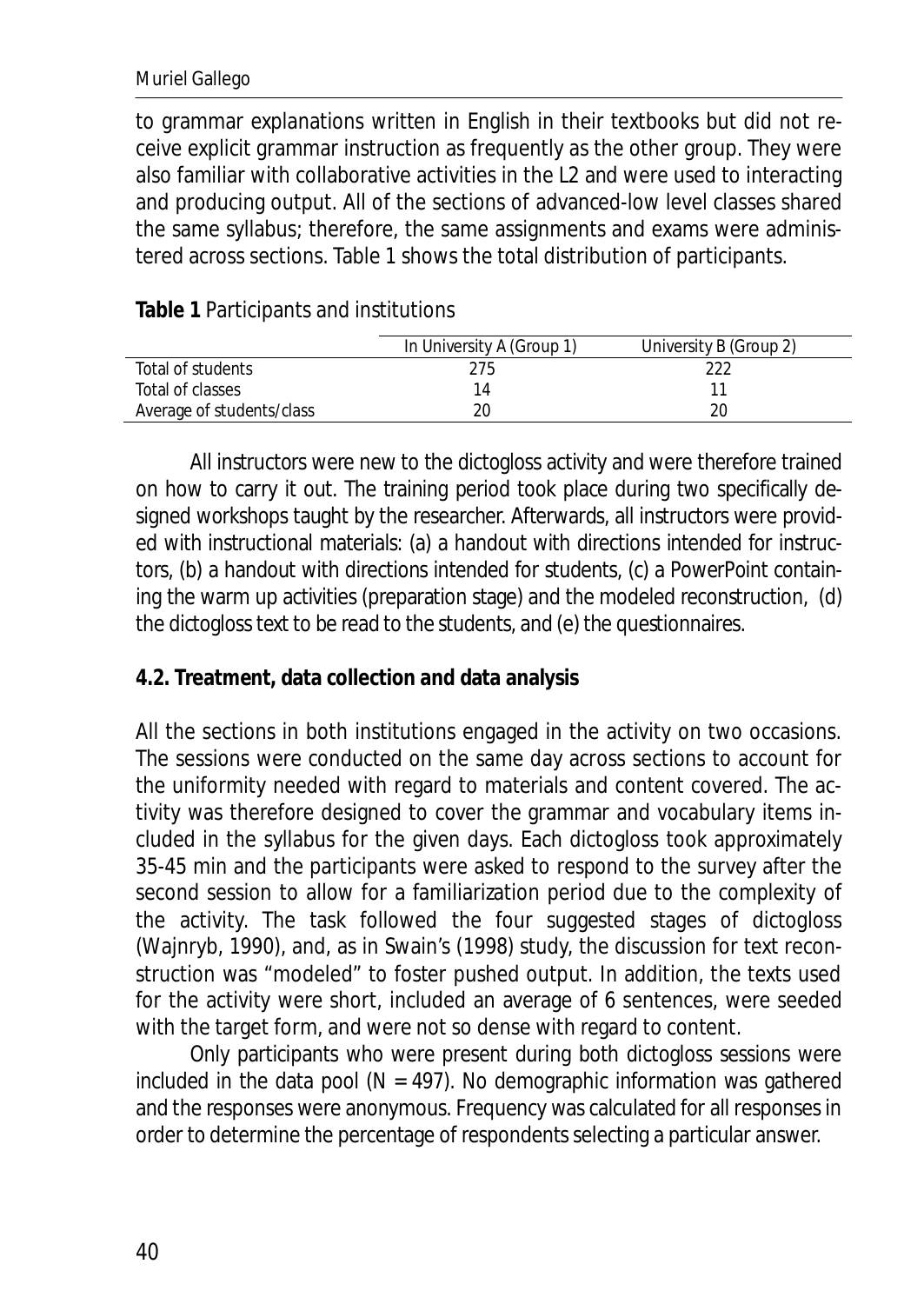## **4.3. Survey design**

Prior to the beginning of the study, the operationalization of the dictogloss and the survey were piloted. One dictogloss session was conducted with two intact classes (one novice-mid and one advanced-low). Afterwards, students completed the survey and were also given a form to provide feedback (both for the task and the survey). Surveys and feedback forms were reviewed in order to identify any problems with wording, to determine if the questionnaire was capturing the information needed to answer the research questions and to estimate how much time the participants needed to complete the questionnaire.

After the pilot, it was determined that the activity was to be implemented following its original format. Additionally, the survey was found too long, and was redesigned to comprise 10 questions. Six of the questions were ordinal and followed a 5-point Likert scale type, 1 was open ended and 3 were multiple choice. Overall, these questions intended to assess aspects of the dictogloss activity and targeted (a) its effectiveness, (b) the perceived skills employed in the activity, (c) the value of metatalk, and (d) the implementation of metatalk.

## **5. Results**

The responses to the survey items were compared between groups to determine learners' perceptions concerning the effectiveness of the activity as well as learners' engagement in talking and thinking about the language and their appreciation of metatalk. Responses to the 4 survey questions that targeted information related to the research questions are reported here and the remaining data will be reported elsewhere. Significant levels of skewness were noted on nearly every response for each group and are presented in Table, 2 along with the means.

|    | Survey item                                            | Group | Mean | Standard<br>deviation | <b>Skewness</b> |
|----|--------------------------------------------------------|-------|------|-----------------------|-----------------|
| А. | This activity helped me understand the                 | 1     | 3.34 | 0.06                  | $-0.01$         |
|    | grammar concept better                                 | 2     | 4.40 | 0.05                  | $-0.72$         |
| В. | I talked with my partner about how the                 |       | 3.96 | 0.06                  | $-0.45$         |
|    | language works (rules) when we were put-               | 2     | 4.59 | 0.04                  | $-1.06$         |
|    | ting the sentences back together                       |       |      |                       |                 |
| C. | I thought about how the language works                 |       | 3.96 | 0.61                  | $-0.55$         |
|    | (rules) when we were discussing with my                | 2     | 4.54 | 0.04                  | $-1.06$         |
|    | partner                                                |       |      |                       |                 |
| D. | Talking and thinking about how the lan-                |       | 4.08 | 0.05                  | $-0.51$         |
|    | guage works helped me understand the<br>concept better |       | 4.51 | 0.04                  | $-0.92$         |
|    |                                                        |       |      |                       |                 |

## **Table 2** Descriptive statistics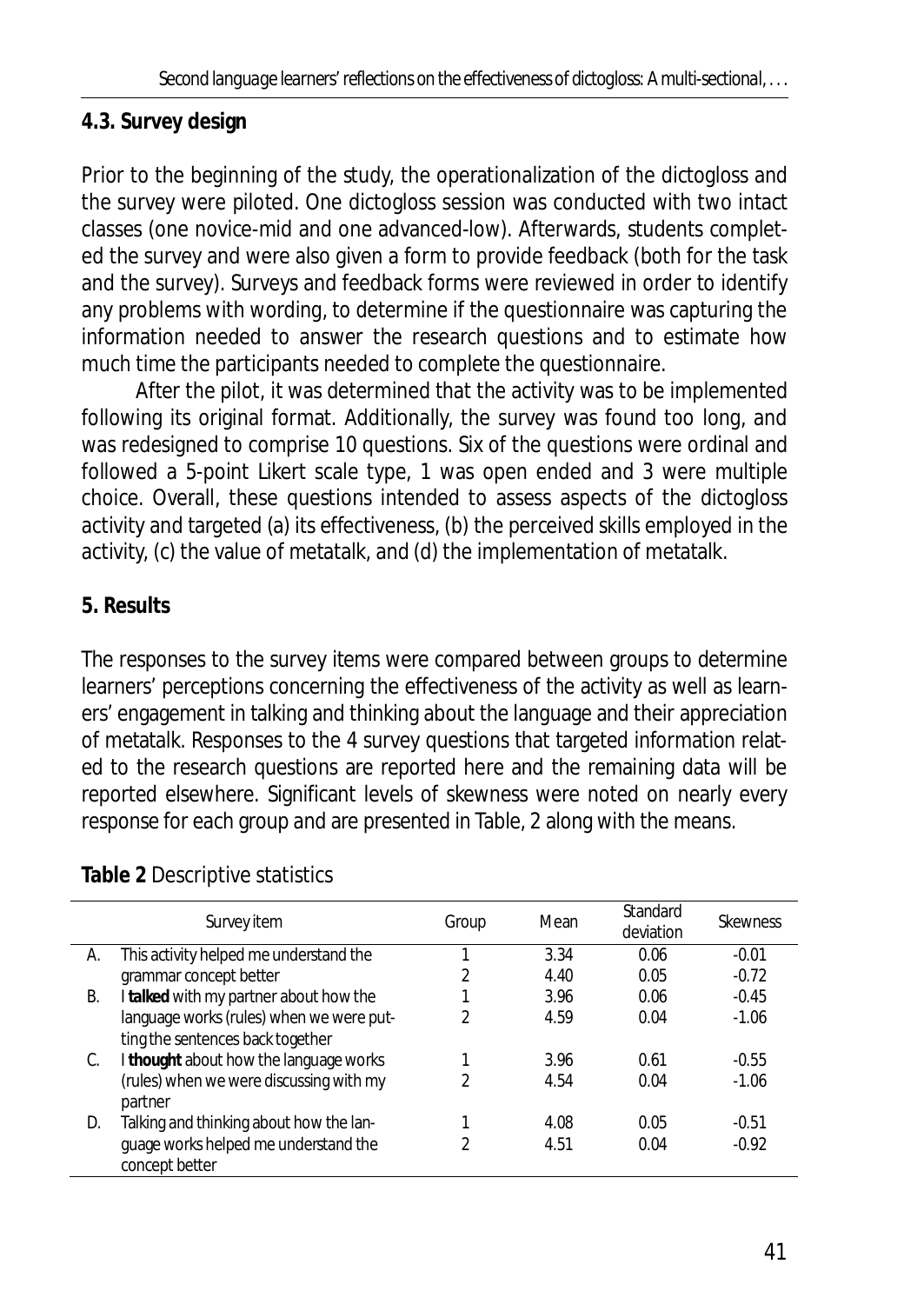Due to a lack of normal distribution, a Mann-Whitney *U* test was conducted to identify statistical significance between groups. Results indicated that the differences between Group 1 (novice-mid) and Group 2 (advanced-low) were statistically significant ( $U = 11518.50$ ,  $z = -11.68$ ,  $p < .05$ ) regarding the perception of the impact of the activity on their understanding of the targeted form. Concerning Item A in Table 2 ("This activity helped me understand the grammar concept better"), Group 2 valued the dictogloss as a technique that fosters acquisition, whereas Group 1, even though not completely disregarding its value, did not consider this technique as valuable as the participants in Group 2.

Significant effect of group was also found in the responses regarding Item B in Table 2 ("I talked with my partner about how the language works (rules) when we were putting the sentences back together;" *U* = 17412.00, *z* = -7.86, *p* < .05). This indicates that participants in Group 1 did not perceive having talked about the language as much as those in Group 2. Moreover, statistical significance was found on Item C in Table 2 ("I thought about how the language works (rules) when we were discussing with my partner;" *U* = 18916.00, *z* = -6.76, *p* < .05), pointing out that discussion and reflection took place among participants in Group 2 to a greater extent than among those in Group 1.

The same trend existed for Item D (Table 2) concerning the usefulness of metatalk ("Talking and thinking about how the language works helped me understand the concept better;"  $U = 19562.50$ ,  $z = -5.90$ ,  $p < .05$ ), implying that novice-low level learners did not consider metatalk to be an effective practice with regard to their acquisition, while advance-low learners recognized the connection between metatalk and acquisition. To summarize, the dictogloss and its components were overall received differently by the two groups.

Additionally, simple frequency calculations were conducted to establish the percentage of participants selecting one particular answer to the questions that gathered participants' opinions with respect to the effectiveness of the dictogloss, their perceived involvement in metatalk, and the effects that metatalk had on participants' comprehension of a given grammatical form and the overall benefit perceived after completing the task. These responses are summarized respectively in Tables 3 (for Group 1) and 4 (for Group 2).

|    | Survey item                                                                                                          | Strongly<br>disagree | Disagree Neutral |                  | Agree         | Strongly<br>agree |
|----|----------------------------------------------------------------------------------------------------------------------|----------------------|------------------|------------------|---------------|-------------------|
|    | This activity helped me understand                                                                                   |                      | 35               | 111              | 72            | 32                |
|    | the grammar concept better                                                                                           | (2.3%)               | (13.7%)          | $(43.4\%)$       | (28.1%)       | (12.5%)           |
| В. | I talked with my partner about how the<br>language works (rules) when we were<br>putting the sentences back together |                      | 17<br>$(6.6\%)$  | 60<br>$(23.4\%)$ | 94<br>(36.7%) | 85<br>$(33.2\%)$  |

**Table 3** Frequencies and percentages for novice-mid level participants (Group 1)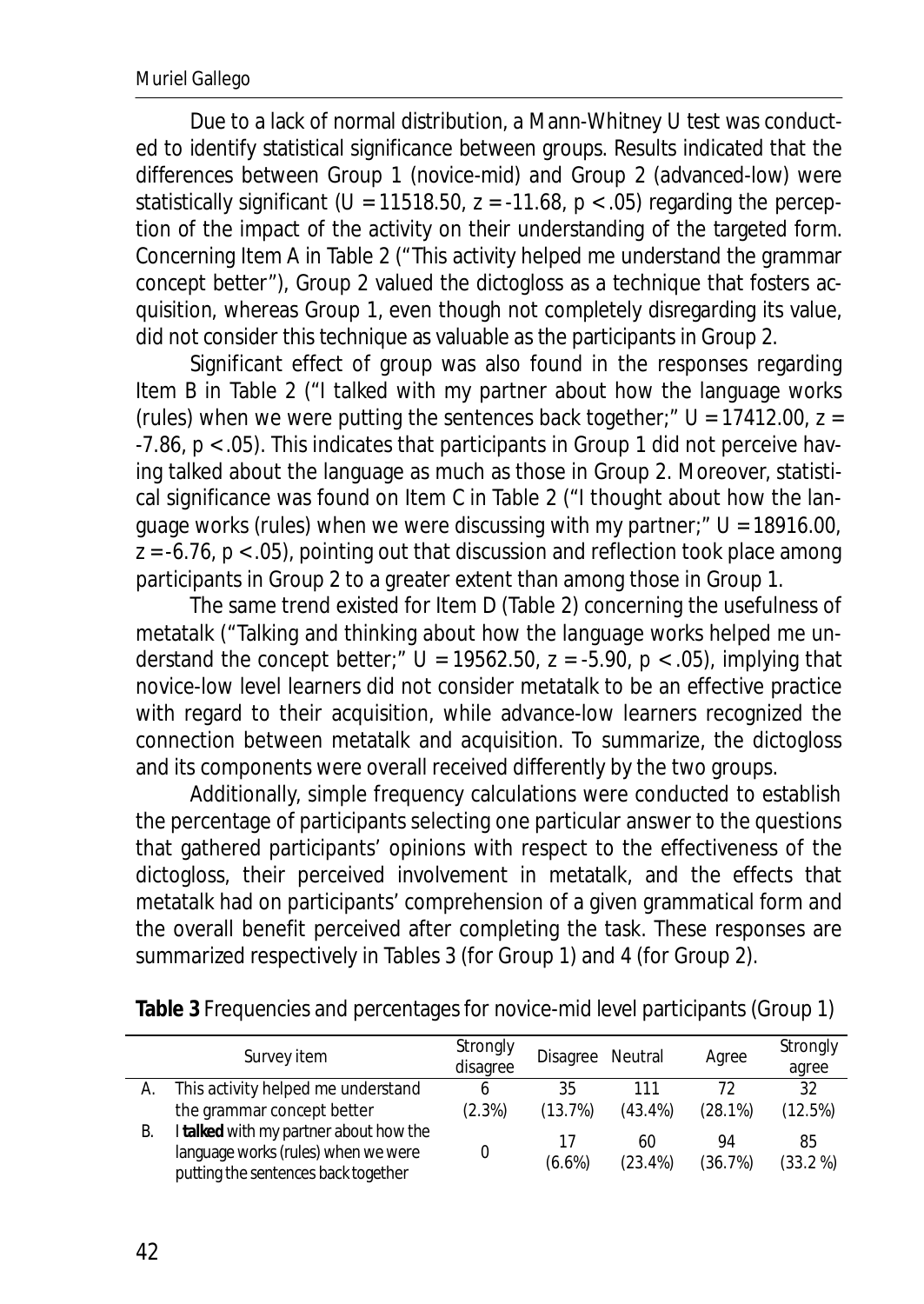| Second language learners' reflections on the effectiveness of dictogloss: A multi-sectional, |  |  |
|----------------------------------------------------------------------------------------------|--|--|
|                                                                                              |  |  |

|    | I thought about how the language<br>works (rules) when we were discuss-<br>ing with my partner    |           | 24<br>$(9.4\%)$ | 52<br>(20.3%) | 88<br>$(34.4\%)$ | 92<br>$(35.9\%)$ |
|----|---------------------------------------------------------------------------------------------------|-----------|-----------------|---------------|------------------|------------------|
| D. | Talking and thinking about how the<br>language works helped me under-<br>stand the concept better | $(0.4\%)$ | $(1.6\%)$       | 55<br>(21.7%) | 107<br>(42.1%)   | 87<br>(34.3%)    |

**Table 4** Frequencies and percentages for advanced-low level participants (Group 2)

|    | Survey item                                                                                       | Strongly<br>disagree | <b>Disagree</b> | Neutral      | Agree         | Strongly<br>agree |
|----|---------------------------------------------------------------------------------------------------|----------------------|-----------------|--------------|---------------|-------------------|
| А. | This activity helped me understand                                                                | $\Omega$             | 0               | 27           | 79            | 115               |
|    | the grammar concept better                                                                        |                      |                 | (12.2%)      | (35.7%)       | $(52.0\%)$        |
| В. | I talked with my partner about how the<br>language works (rules) when we were                     | 0                    | 0               | 10           | 71            | 140               |
|    | putting the sentences back together                                                               |                      |                 | $(4.5\%)$    | (32.1%)       | (63.3%)           |
| C. | I thought about how the language<br>works (rules) when we were discuss-                           | 0                    | $\Omega$        | 17           | 67            | 137               |
|    | ing with my partner                                                                               |                      |                 | (7.7%)       | (30.3%)       | (62.0%)           |
| D. | Talking and thinking about how the<br>language works helped me under-<br>stand the concept better | 0                    | 0               | 16<br>(7.4%) | 75<br>(34.6%) | 217<br>(58.1%)    |

The dictogloss task was considered effective by participants in Group 2 (advanced-low level students), since more than half of them (52%) indicated that they comprehended the concept better after completing the activity. Moreover, in addition to the 35.7% that also agreed with the effectiveness of the activity, only 12% remained neutral and none of them disagreed or strongly disagreed. Conversely, the activity was not so well received by participants in Group 1 (novice-mid level students) since the majority remained neutral (43.4%) and 13.7 % and 2.6% of the participants disagreed or strongly disagreed with the effectiveness respectively. However, 28.1% and 12.5% of the participants stated agreement or strong agreement with the degree of effectiveness, indicating that only half of the participants in Group 1 considered the dictogloss task to be a valuable learning experience, while the majority of the participants in Group 2 considered it effective and none of them indicated disagreement.

The same trend, although not so precise, was revealed with regards to the value of metatalk across Groups 1 and 2. The participants in Group 1 (novice-mid level students) showed a mixed pattern. While the majority (43% agreed, 34.3% strongly agreed) thought that talking and thinking about the language contributes to their understanding of a given concept, 21.7% still remained neutral. On the other hand, participants in Group 2 (advanced-low level students) indicated a distinct preference. Almost 60% strongly agreed with the importance of metatalk in facilitating their understanding of a grammatical concept, 34.6% agreed and only 7.4% remained neutral.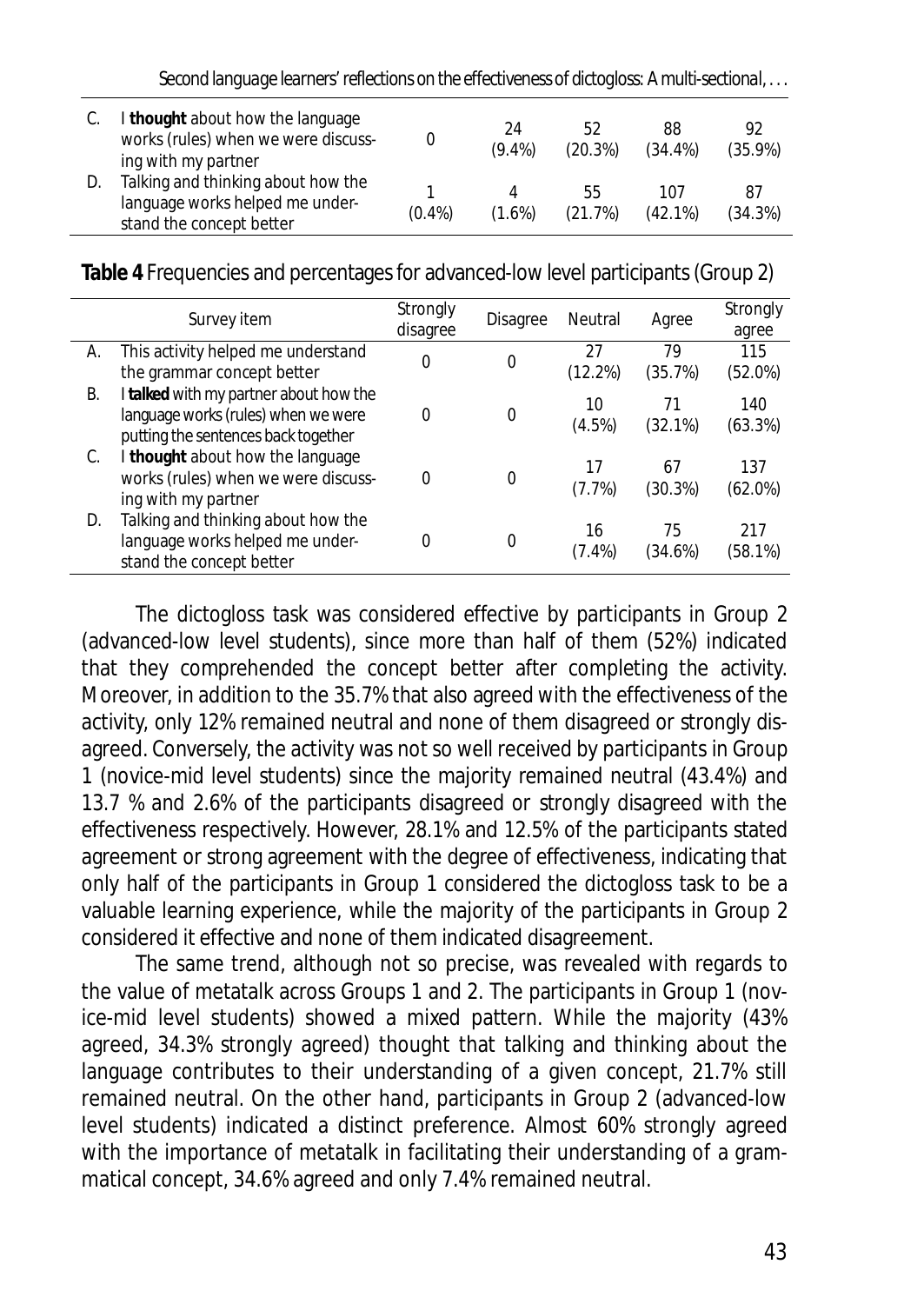One last consideration should be made concerning the perceived involvement in the different components of the activity, primarily metatalk. While most participants in Group 2 acknowledged having talked about the language with a partner and having thought about the language while conducting the reconstruction stage, participants in Group 1 indicated a less clear perception of discussing and thinking about the language.

## **6. Discussion**

Concerning the first research question, participants indicated different degrees of agreement about the effectiveness of the task. Advanced-low level learners considered this activity to be greatly effective. On the other hand, novice-mid level students did not consider this activity to be highly conducive to learning. This could be attributed to factors such as the length and complexity of the task, which are elements that could interfere with its applicability at novice levels. This collaborative task entails interaction and output production, two procedures that can promote noticing related to meaning or form; in addition, metatalk is expected to occur especially during the reconstruction period, particularly if the reconstruction was previously modeled. Metatalk is thought to raise awareness and promote noticing (Swain, 1998), which will consequently have a positive impact on the development of learners' interlanguage. Consistent with García Mayo (2002), the results of the present study indicate that the auditory component of the dictogloss might have posited a greater challenge for novice-mid learners than to higher-level ones. It could be speculated that the participants in Group 1 were more concerned about employing their listening abilities and preoccupied with determining form-meaning connections.

It seems that the reconstruction stage was perceived by the novice-low students as a mere regurgitation of the words and phrases they were able to capture during the listening rather than an opportunity for discussing formrelated instances in order to reconstruct the sentences. Moreover, directing their attention towards other aspects of the task such as the recognition of lexical items or the accuracy of the notes taken could have limited students' capacity to attend to target forms and to engage in metatalk.

Participants in Group 2 possessed a level of competence that allowed them to comprehend the passage heard without much difficulty and consequently feel more confident about the accuracy of the notes taken, which gave them more time for focusing on form and discussing specific linguistic aspects in order to reconstruct the text. Therefore, novice-mid level participants (Group 1) could have been confused as to why a task that appeared to be a mere listening activity also required them to engage in metatalk. On the other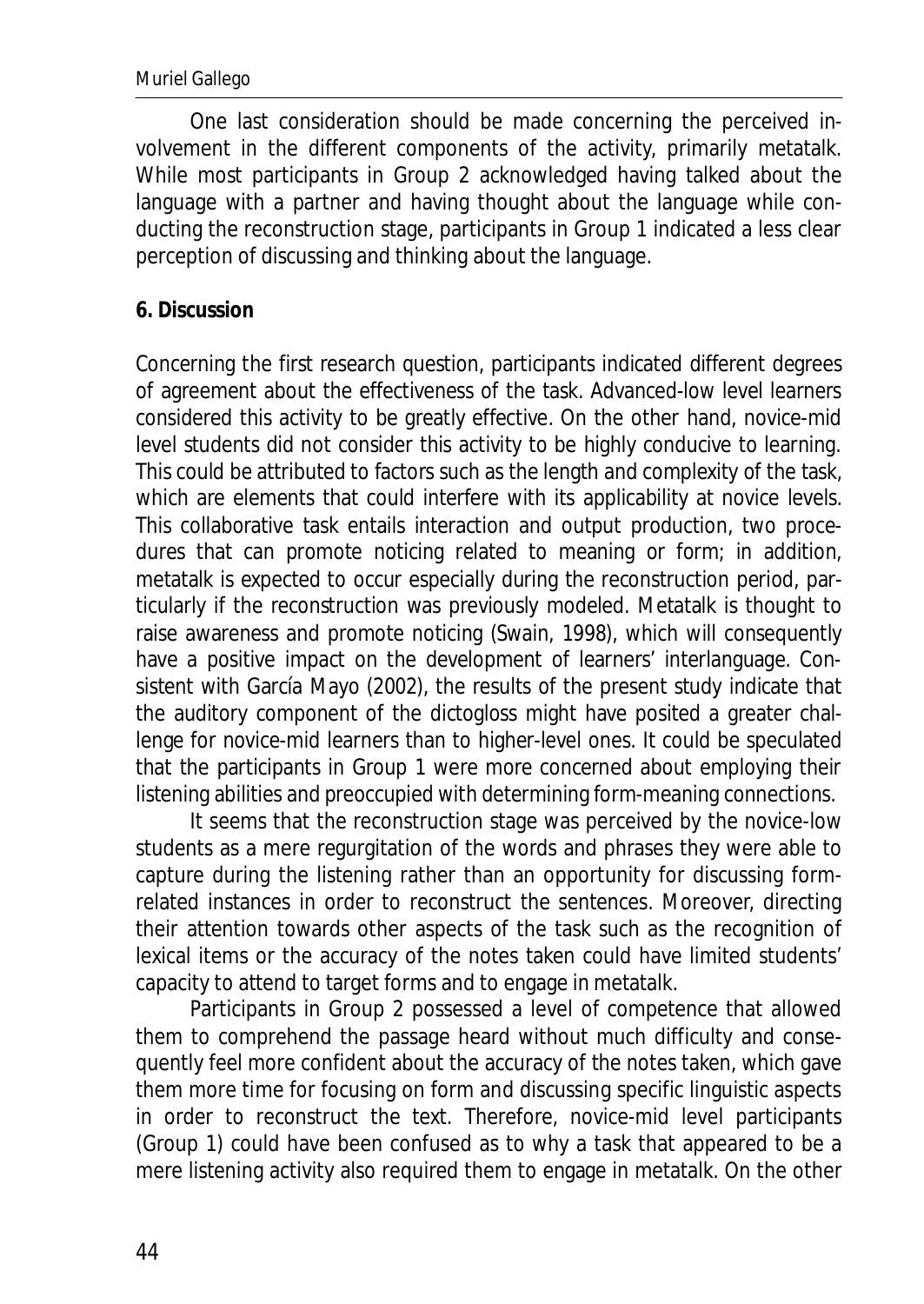hand, advanced-low level participants (Group 2) could have been less concerned about the adjacent aspects of the task and were cognitively ready to conduct the reconstruction and engage in metatalk, focusing on form rather than primarily or exclusively on meaning. Advanced level learners are expected to be cognitively ready to notice and produce certain complex forms, whereas beginner or intermediate-level learners might still be at a stage in which they intend to grasp meaning and might experience difficulty when expected to focus on form (Leeser, 2004).

 It appears that participants in Group 1 (novice-mid) were more prone to focus their attention on comprehending lexical items in order to enable their construction of meaning, therefore restricting their chances of noticing forms to facilitate the reconstruction of the text. Given that attention is limited, due to economy principles, it is also selective and must be, therefore, strategically allocated. Schmidt (2001) indicated that "the allocation of attention is the pivotal point at which learner-internal factors (including aptitude, motivation, current L2 knowledge, and processing ability) and learner-external factors (including the complexity and distributional characteristics of input, discoursal and interactional context, instructional treatment, and task characteristics) come together" (pp. 12-13). For this reason, advanced-low level participants (Group 2) could have been able to allocate their attention to a wider spectrum (due to higher processing ability, L2 knowledge, aptitude, and motivation).

The second research question aimed to investigate whether participants were able to recognize the acts of talking and thinking about the language as inherent components of the dictogloss activity. Results showed a discrepancy between the two groups indicating that those in Group 1 conducted the activity without realizing that the objective of reconstructing the text was to discuss how the language works. Those in Group 2, on the other hand, were well aware of having talked and thought about the language. This indicates that the ability to understand the central point of this activity and to recognize that reflection and metatalk were taking place could be related to students' level of L2 competence, familiarity with collaborative tasks and cognitive readiness. Interestingly enough, contrary to the results shown in Swain (1998), findings of the present study do not seem to indicate a connection between modeling the reconstruction and metatalk, and the participants' ability to recognize their involvement in metatalk. In the present study, participants in both groups benefited from a modeled reconstruction and were instructed to pay special attention to certain features, and yet they were able to recognize their engagement in metatalk at different rates, due to their proficiency level.

Lastly, the third research question was established to investigate whether participants valued metatalk. The effectiveness of metatalk has been demon-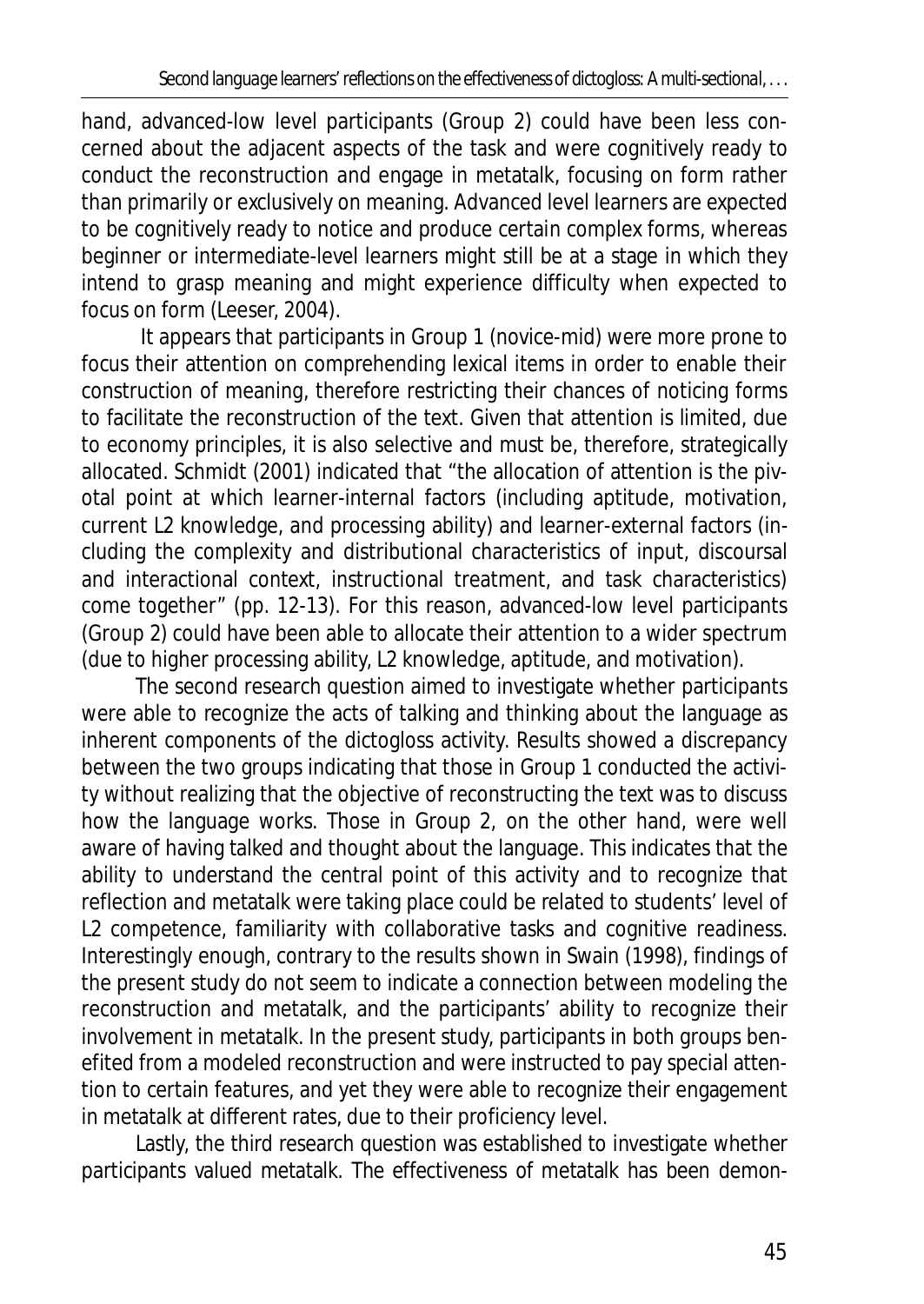strated through previous research, and even though this study did not measure the number of LREs produced or participants' ability to engage in metatalk, results are in line with those of Fortune (2005), whose advanced-level participants indicated a higher level of readiness to engage in metatalk when compared to intermediate-level participants. Our advanced-low participants (Group 2) valued metatalk significantly more than the novice-mid participants (Group 1). Gutiérrez (2008) pointed out that the ability to reflect about language is related to the ability to engage in metalinguistic activity. Therefore, it can be concluded that the ability to engage in metatalk, which is related to the ability to reflect about language, can also be linked to learners' ability to recognize this as a practice conducive to their language acquisition. Moreover, in spite of the fact that students in both groups valued metatalk as a practice that impacts positively their acquisition process, the majority of the participants in Group 2 only recognized having talked (63.3%) and having thought (62%) about the language while engaging in the activity. By contrast, a mere third of the participants in Group 1 identified talking (33.2%) and thinking (35.9%) about the language as part of the dictogloss activity. What could explain this is that participants who were not cognitively ready to embark on a lengthy and complex task were not able to recognize the fact that discussing the language was a focal point and were therefore less able to perceive metatalk as a valuable learning experience.

One last consideration should be made concerning participants' ability to recognize their involvement in metatalk. Gutiérrez (2008) has claimed that metalinguistic activity can be produced in other ways than explicitly (through recitation of rules or discussion of said rules), indicating that when not verbalizing their noticing, it is not necessarily true that learners are not able to partake in metalinguistic activity due to lack of knowledge. We can, therefore, speculate that, especially in the case of novice-mid level learners, the lack of verbalization might not necessarily indicate lack of knowledge, or lack of metalinguistic ability. This is attributed to the fact that participants in Group 1 recognized thinking about the language more than discussing it with their partners, whereas the level of recollection about their involvement in both aspects (thinking about the language, talking about the language with their partners) was very similar with respect to both actions amongst participants in Group 2. Therefore, novice-mid level learners might possess the capacity to engage in metalinguistic reflection, which could indicate metalinguistic ability, and yet either decide not to, or lack the ability to engage in discussions about the language, especially when required to do so using their L2. As previously mentioned, participants in the present study were encouraged to avoid the use of L1, but this could not be controlled as strongly with the novice-mid level participants, who did not have the appropriate competence to conduct metatalk in the L2.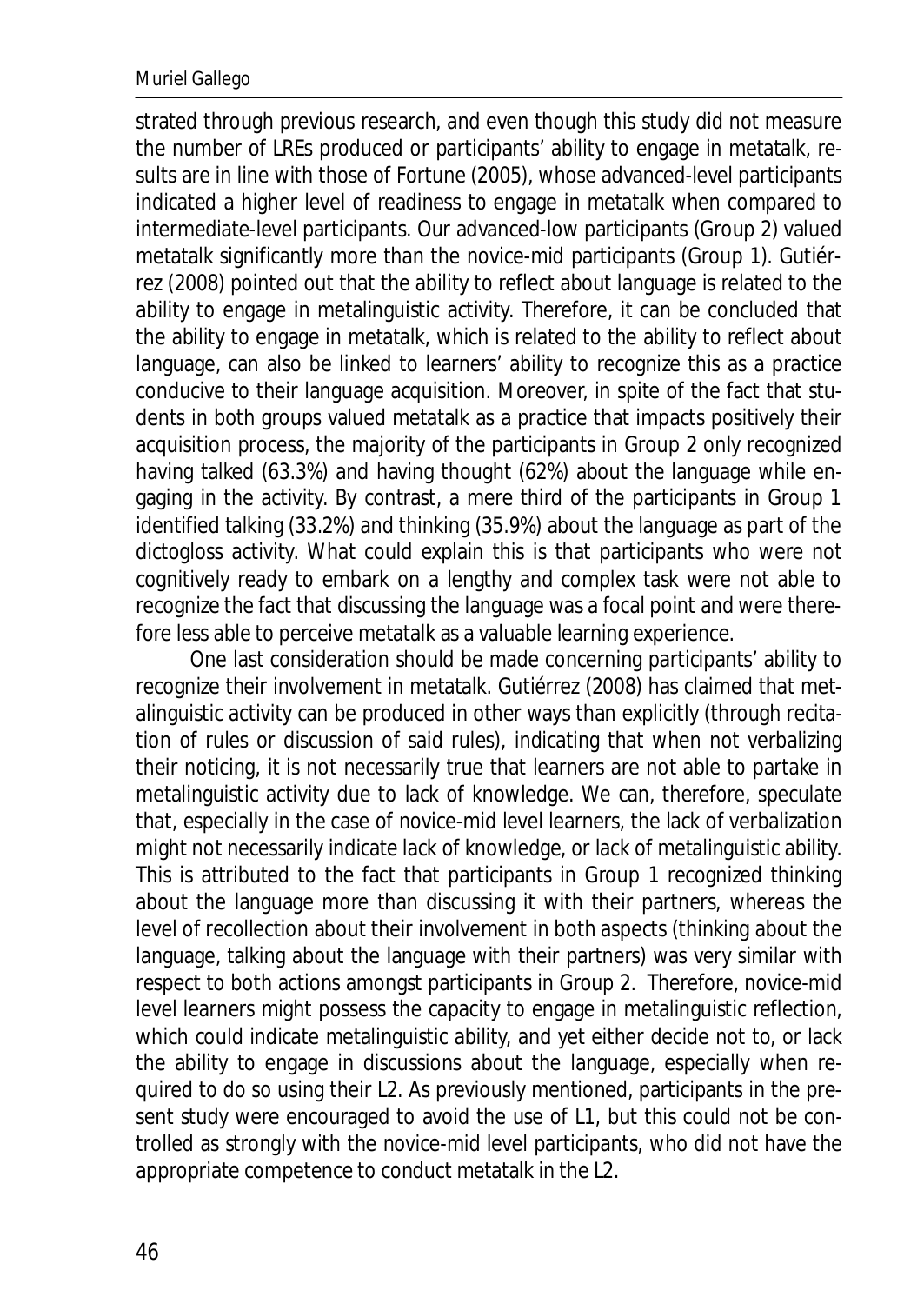## **7. Implications, caveats and future research**

Results indicate that advanced-low level learners considered dictogloss as more valuable in comparison to lower-level learners; however, its applicability across levels can be fostered by making some adjustments. For example, during the first stage it is important to discuss the topic of the text and to introduce new vocabulary. The topic of the text should be appealing and familiar to the students since it will facilitate their interaction before engaging in the task and their commitment to the task in general. Also during Stage 1, the reconstruction process can be further explained by indicating that this is not a regular dictation and sentences should not be copied verbatim, as well as clarifying that this is not a listening comprehension activity and that students should not concern themselves with exact reconstruction. During the dictation and reconstruction stages no feedback should be provided, except for the clarification of instructions. The last stage is critical to the successful completion of the activity and, according to Wajnryb (1990), Kowal and Swain (1994) and Swain (1998), it is as important and valuable as the reconstruction-interaction stage. Since the provision of feedback is very relevant during this stage, it is recommended to first review the sentences each group produced. If the time permits, all sentences may be revised; if not, one sentence per group should be sufficient. Additionally, given that metatalk can be conducted not only related to the sentence level, LREs might focus on features such as lexicon or discourse because the discussion could incorporate these aspects as well.

Dictogloss has been implemented in various ways in different studies; therefore, the interpretation and generalization of the results could be problematic if the premises originally established for the task were not followed. Consequently, future research should measure the effectiveness of dictogloss as long as all four stages are completed and any modification made to the implementation is carefully explained.

Fostering familiarization amongst learners before carrying out this activity could contribute to a richer collaboration and more fruitful metatalk. Participants' level of competence in the L2 as well as the activity's complexity leading to cognitive overload should be considered when implementing this task with novice learners.

The results yielded by this investigation should be considered in light of the limitations it presents. Firstly, the degree of receptiveness the participants displayed towards this activity can be related to their overall attitude towards the class, the instructor, and L2 learning in general. Collecting data at two different universities might have also impacted the results. The present investigation concerning students' attitudes towards dictogloss across levels contrib-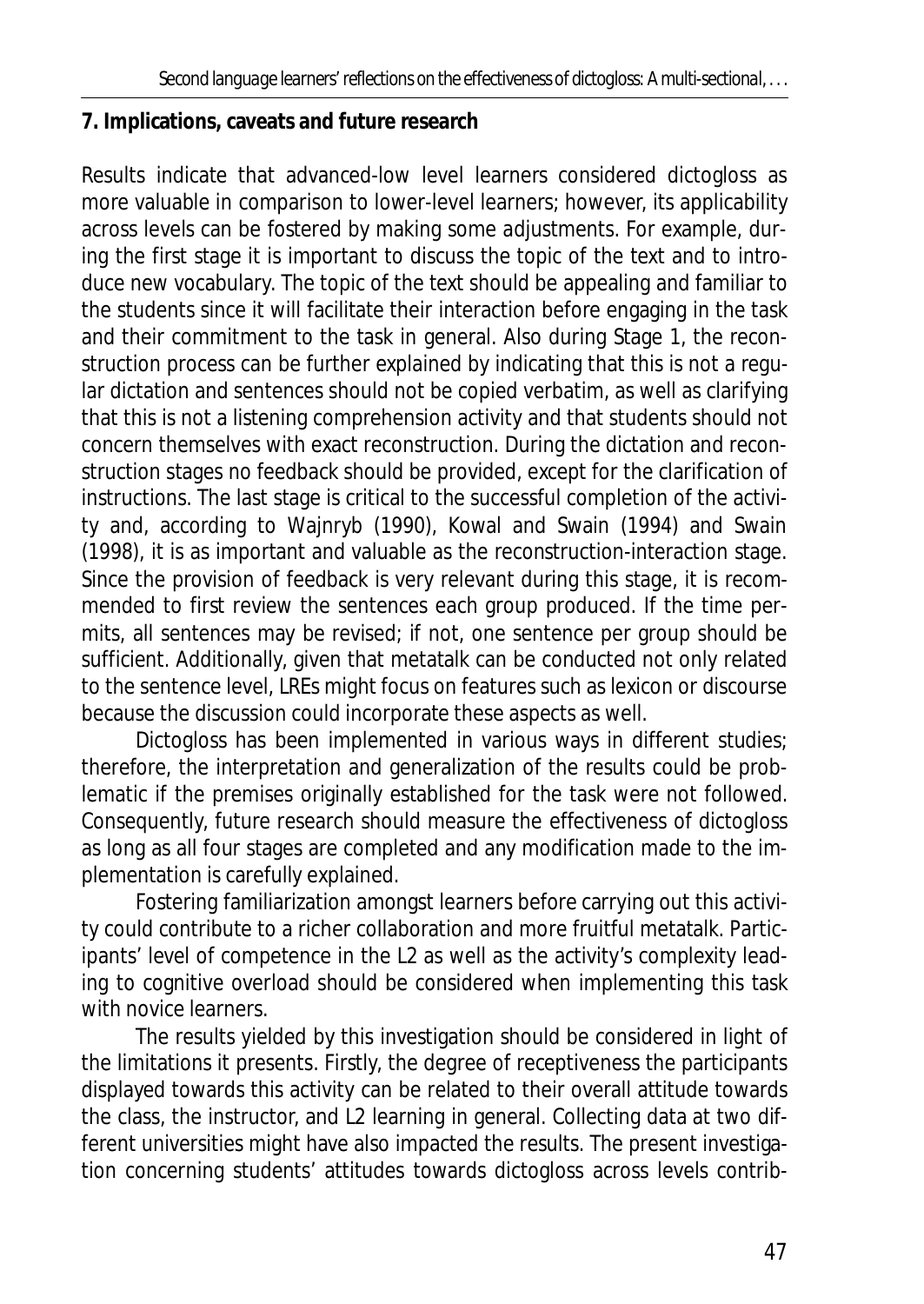utes to determining its effectiveness and instructional value. However, since the instructors' impressions were not investigated, future research could examine that as well as the potential connection between instructors' attitudes and students' attitudes. Additionally, more research is needed concerning learners' ability to engage in metalinguistic reflection and their ability (or lack thereof) to engage in metatalk and the possible causes of such connections. Lastly, this study did not examine the interrelation between learner attitudes and degrees of receptiveness or the amount and types of LREs and L2 acquisition, which could be investigated in future research.

Overall, although several studies that have evaluated dictogloss have focused on the amount and type of LREs produced during the reconstruction stage, fewer studies investigated the effects this FonF technique has on the acquisition of a given form and interlanguage development. This could be further investigated taking into account not only the type of metatalk but also any possible correlation between types and amounts of LREs produced, the overall effectiveness of the activity, the level of receptiveness displayed by learners, the correlation between focus on a specific form through collaboration and metatalk and acquisition of that form, and the development of L2 fluency and accuracy.

### **8. Conclusion**

Findings from this study indicate that a collaborative task such as dictogloss is generally well received and valued by students, more so by those who display higher levels of L2 competence and who are cognitively ready. Even when the metatalk and the reconstruction are modeled for students, the different components (the listening aspect, the interaction, the reconstruction of the text, the metatalk conducted while reconstructing, the form-meaning connections, etc.) can posit a considerable amount of challenge for learners of lowerproficiency levels. However, despite facing more challenges when engaging in the task, novice-mid learners also valued dictogloss as a fruitful learning experience. Data presented here is therefore in line with the studies favoring the implementation of dictogloss as an effective FonF technique.

### **Acknowledgements**

I would like to thank all the students and instructors who participated in the study; without their input, this would not have been possible. Special thanks go to Becky Conley, Carey Busch and Mary Jane Kelley for their invaluable help and comments. All errors remain my own.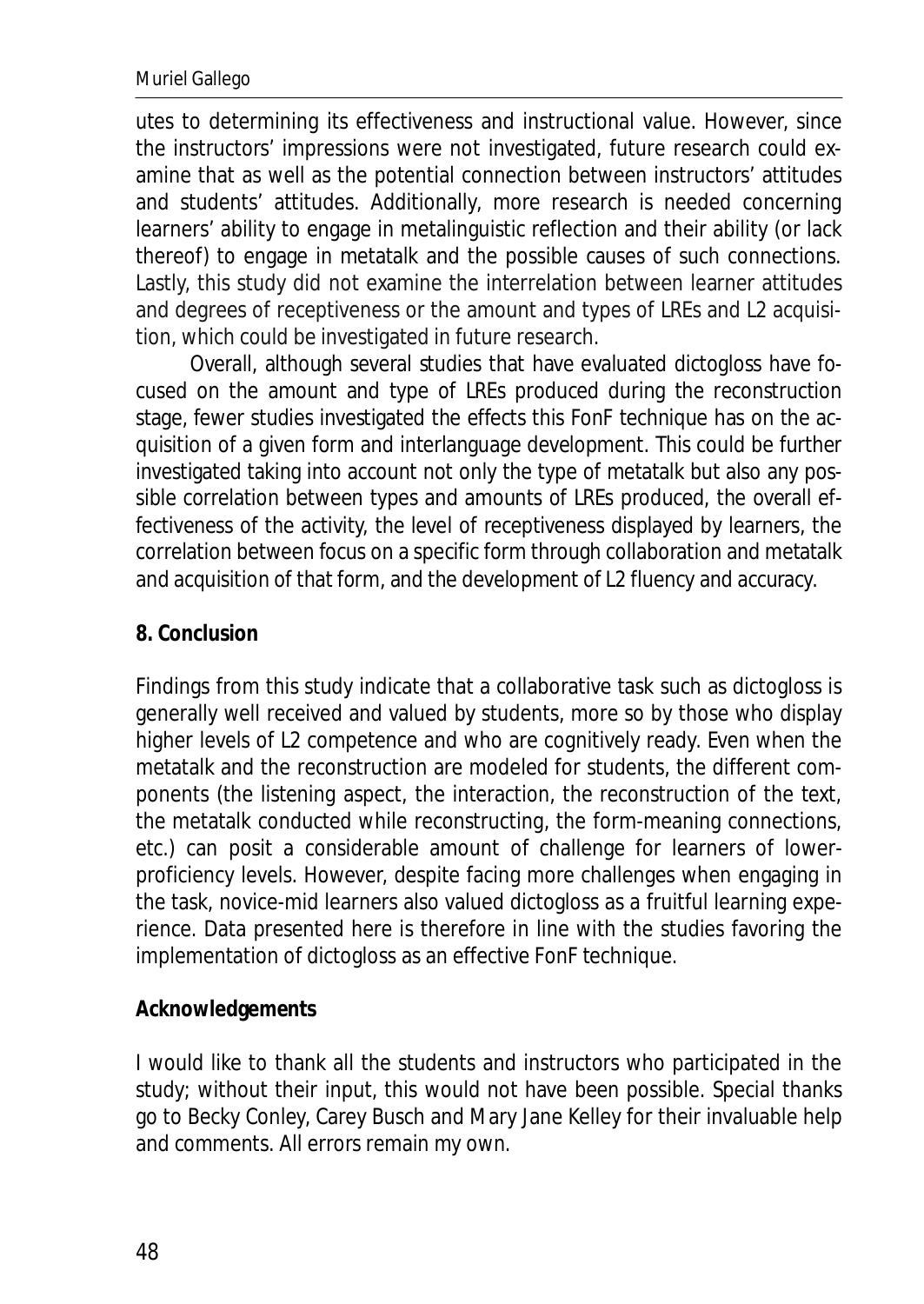References

- Doughty, C. (1991). Second language instruction does make a difference: Evidence from an empirical study of relativization. *Studies in Second Language Acquisition*, *13,* 431-469.
- Doughty, C., & Varela, E. (1998). Communicative focus on form. In C. Doughty & J. Williams (Eds.), *Focus on form in classroom second language acquisition* (pp. 116-138). Cambridge: Cambridge University Press.
- Doughty, C., & Williams, J. (Eds.). (1998). *Focus on form in classroom second language acquisition.* Cambridge: Cambridge University Press.
- Ellis, R. (1998). Teaching and research: Options in grammar teaching. *TESOL Quarterly, 32,* 39-60.
- Fortune, A. (2005). Learners' use of metalanguage in collaborative formfocused L2 output tasks*. Language Awareness, 14,* 21-38.
- Fortune, A., & Thorp, D. (2001). Knotted and entangled: New light on the identification, classification and value of language related episodes in collabo- rative output tasks. *Language Awareness, 10*, 143-160.
- García Mayo, M. P. (2002). The effectiveness of two form-focused tasks in advanced EFL pedagogy. *International Journal of Applied Linguistics, 12,* 156-175.
- Gutiérrez, X. (2008). What does metalinguistic activity in learners' interaction during a collaborative L2 writing task look like? *The Modern Language Journal, 92*(4), 519-537.
- Kowal, M., & Swain, M. (1994). Using collaborative language production tasks to promote students' language awareness. *Language Awareness, 3,* 73-93.
- Leeman, J., Arteagoitia, I., Fridman, D., & Doughty, C. (1995). Integrating attention to form in content-based Spanish instruction. In R. Schmidt (Ed.), *Attention and awareness in foreign language learning* (pp. 217-258). Honolulu: University of Hawai'i Press.
- Leeser, M. J. (2004). Learner Proficiency and Focus on Form during Collaborative Dialogue. *Language Teaching Research*, *8*, 55-81.
- Long, M. (1991). Focus on form: A design feature in language teaching methodology. In K. de Bot, R. Ginsberg, & C. Kramsch (Eds.), *Foreign language research in cross-cultural perspective* (pp. 39-52). Amsterdam: John Benjamins.
- Long, M. & Robinson, P. (1998). Focus on Form. Theory, research and practice. In C. Doughty & J. Williams (Eds.), *Focus on form in classroom second language acquisition* (pp. 16-41). Cambridge: Cambridge University Press.
- Malmqvist, A. (2005). How does group discussion in reconstruction tasks affect written language output? *Language Awareness, 14,* 128-141.
- Nabei, T. (1996). Dictogloss: Is it an effective language learning task? *Working Papers in Educational Linguistics, 12,* 59-74.